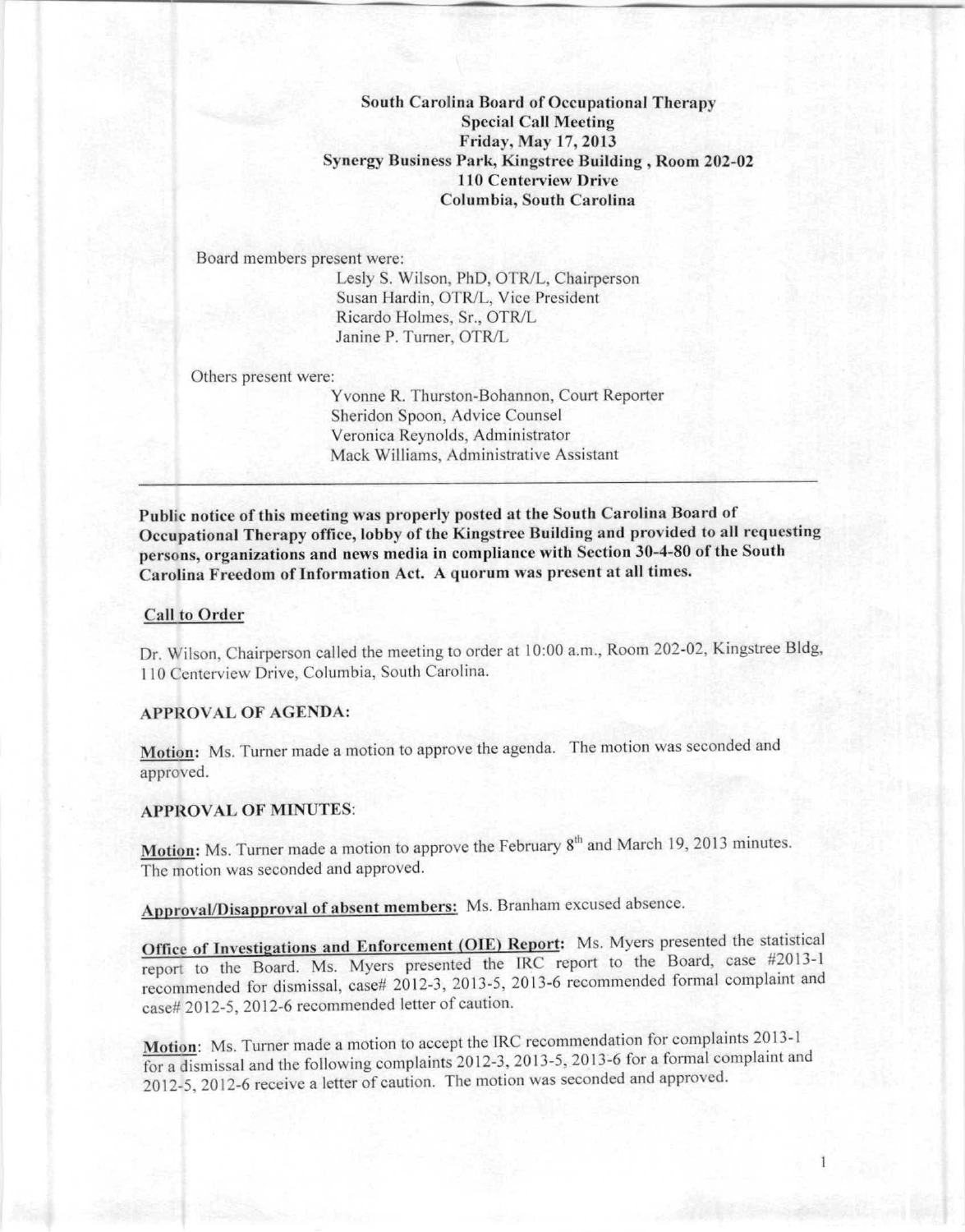Office of General Counsel (OGC) Report: Ms. Reynolds presented the OGC report to the Board.

Finance Report: Ms. Reynolds presented the financial report to the Board.

Board Report: Ms. Reynolds presented the Board report to the Board.

Legislative updated: Ms. Reynolds gave an update on the Board's regulations.

#### **Application Hearings**

### Renewal Application

Chamar Jackson: Mr. Jackson made a personal appearance before the Board and was not represcnted by Icgal counsel. The purpose of the hcaring was to determine if a license should be granted as an Occupational Therapist.

Motion: Ms. Turner made a motion to go into Executive Session to receive legal advice from counsel. The motion was seconded and approved.

IExecntive Session:1 No votes were taken during Executive Session.

**Motion:** Ms. Turner made a motion to come out of Executive Session. The motion was seconded and approved.

Motion: In open session, Ms. Hardin made a motion to grant a license. The motion was seconded and approved.

# Application by Endorsement

Sucinda Gutierrez: Ms. Gutierrez made a personal appearance before the Board and was not represented by legal counsel. The purpose of the hearing was to determine if a license should be granted as an Occupational Therapist Assistant.

Motion: Ms. Turner made a motion to go into Executive Session to receive legal advice from counsel. The motion was seconded and approved.

IExecotive Session:1 No votes were taken during Executive Session.

Motion: Ms. Hardin made a motion to come out of Executive Session. The motion was seconded and approved.

Motion: In open session, Ms. Turner made a motion to grant a license subject to the following conditions: Ms. Gutierrez be evaluated by the South Carolina Recovering Professional Program (RPP) and enroll if recommended in addition provide letters of recommendation to the Board from the immediate supervisor and another occupational therapist at the prior place of employment in Florida .. The motion was seconded and approved.

Russell Jones: Mr. Jones made a personal appearance before the Board and was not represented by legal counsel. The purpose of the hearing was to determine if a license should be granted as an Occupational Therapist.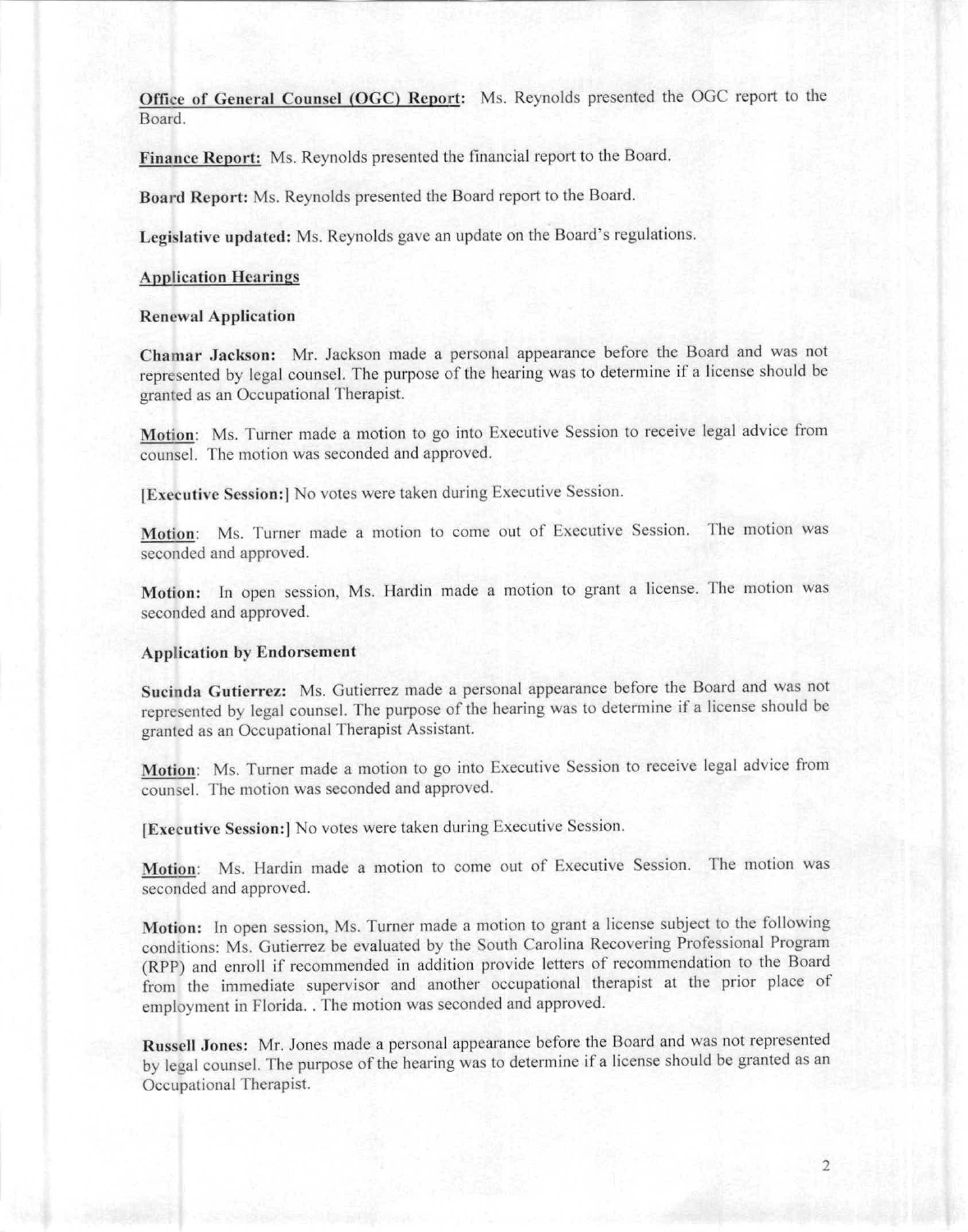Motion: Ms. Hardin made a motion to go into Exeeutive Session to receive legal advice from counsel. The motion was seconded and approved.

IExecutive Session:] No votes were taken during Executive Session.

Motion: Ms. Hardin made a motion to come out of Executive Session. The motion was seconded and approved.

Motion: In open session, Ms. Turner made a motion to grant a license subject to the following condition, the practice be limited to the current employer until further ordered by the Board. The motion was seconded and approved.

Delilah Wright: Ms. Wright made a personal appearance before the Board and was not represented by legal counsel. The purpose of the hearing was to determine if a license should be granted as an Occupational Therapist.

Motion: Ms. Hardin made a motion to go into Executive Session to receive legal advice from counsel. The motion was seconded and approved.

[Executive Session:] No votes were taken during Executive Session.

Motion: Ms. Turner made a motion to come out of Executive Session. The motion was seconded and approved.

Motion: In open session, Mr. Holmes made a motion to defer action on the application until Ms. Wright submits the following documentation for reconsideration: Evaluation by the South Carolina Recovering Professional Program (RPP), psychiatric and mental health evaluation by a program approved by the Board, verification of a current driver license record from all states in which a license was held. Ms. Wright must provide a current criminal background check and a disposition of charges that are not pending, provide employment and character references, and must update the application for licensure, answering "yes" to personal history questions three (3) nine (9) and ten (10). The motion was seconded and approved.

#### **Continuing Education Audits**

Motion: In open session, Ms. Turner made a motion that any licensee that allows their NBCOT certification to lapse will be sent a courtesy letter and copy the cmployer informing them they will have sixty (60) days to come into compliance, failure to comply the license will be administratively suspended pending a Board appearance. The motion was seconded and approved.

Motion: Ms. Turner made a motion to go into Executive Session for legal counsel. The motion was seconded and approved.

IExecutive Session:] No votes were taken during Executive Session.

**l\1otion: Ms. Turner made a** mol ion **to come out of Executive Session. The motion was** seconded and approved.